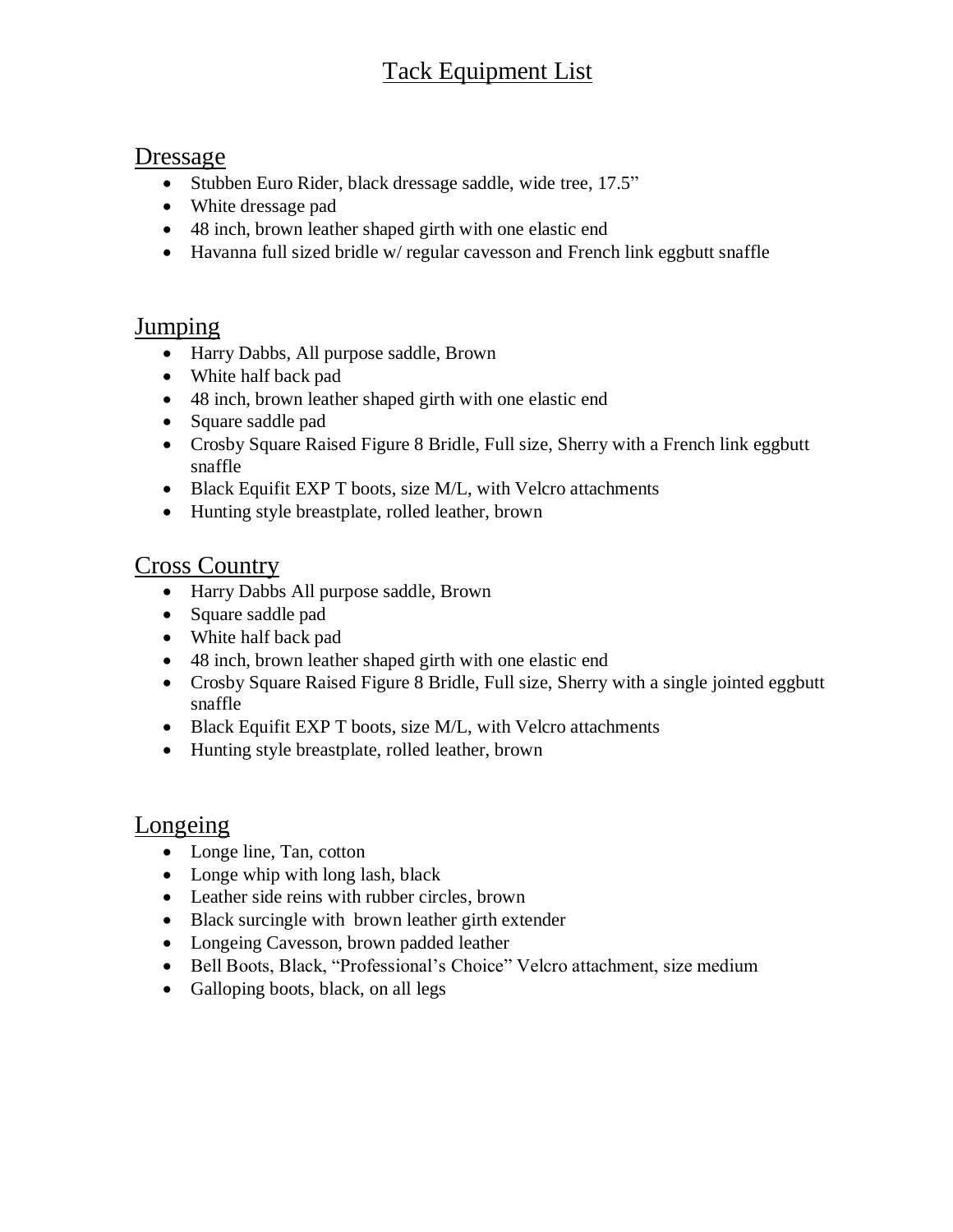### Tack Routine

- 1. Secure to a sturdy object with a quick release knot
- 2. Use rubber curry comb to remove all mud spots, stimulate blood circulation, etc (gently over his back because a lack of muscling can cause soreness if it is rubbed too hard)
- 3. Use soft rubber curry comb to curry his face
- 4. Use mane and tail comb to brush out mane and tail (with detangler if necessary)
- 5. Use medium bristle brush to lay the hair flat and remove obvious dirt (skipping dandy brush because it is too rough and causes him discomfort)
- 6. Use finishing brush to remove dust and polish the coat
- 7. Use small finishing brush to remove dust on his face
- 8. Pick out all four feet (work on responsiveness and desensitization of back legs)
- 9. Spray with fly spray if necessary
- 10. Put saddle pad, riser pad, and saddle on
- 11. Attach breastplate to saddle Dee rings and around the girth (if jumping)
- 12. Loosely tighten girth
- 13. Put on leg protection
- 14. Put on bridle (loosely attach cavesson, it has a tendency to rub off the hair around the bridge of his nose)
- 15. Tighten girth the rest of the way in the arena